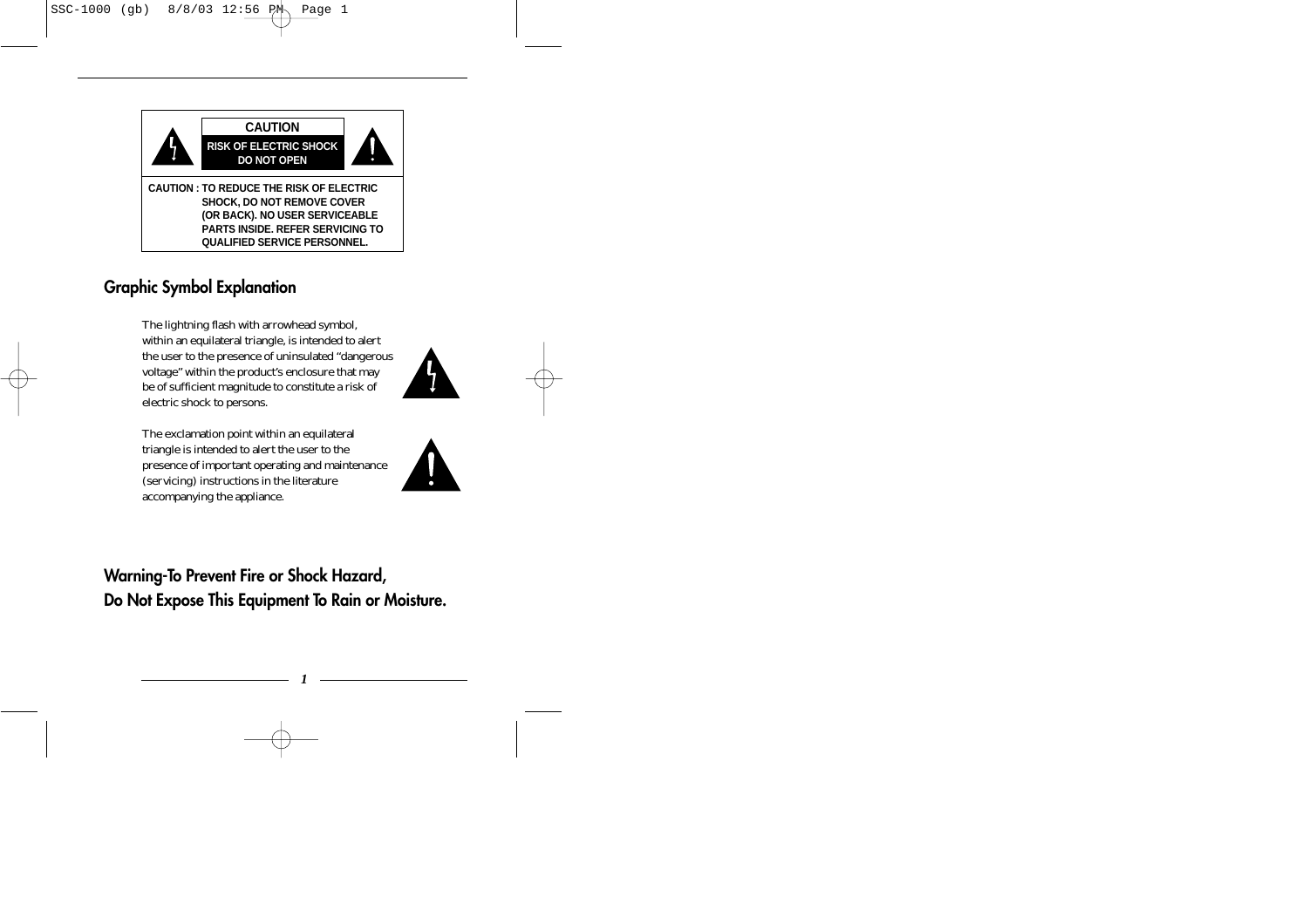## **IMPORTANT SAFEGUARDS**

- **1. Read instructions:** All the safety and operating instructions should be read before the appliance is operated.
- **2. Retain instructions:** The safety and operating instructions should be retained for future reference.
- **3. Heed warnings:** All warnings on the appliance and in the operating instructions should be adhered to.
- **4. Follow instructions:** All operating and use instructions should be followed.
- **5. Cleaning:** Unplug this video product from the wall outlet before cleaning. Do not use liquid cleaners or aerosol cleaners. Use a damp cloth for cleaning.
- **6. Attachments:** Do not use attachments not recommended by the video product manufacturer as they may cause hazards.
- **7. Water and moisture:** Do not use this video product near water - for example, near a bath tub, wash bowl, kitchen sink, or laundry tub, in a wet basement, or near a swimming pool, and the like.

**8. Accessories :** Do not place this video product on an unstable cart, stand, tripod, bracket, or table. The video product may fall, causing serious injury to a child or adult, and serious damage to the appliance. Use only with a cart, stand, tripod, bracket, or table



recommended by the manufacturer, or sold with the video product. Any mounting of the appliance should follow the manufacturer's instructions and should use a mounting accessory recommended by the manufacturer.

**8A.** An appliance and cart combination should be moved with care.

Quick stops, excessive force, and uneven surfaces may cause the appliance and cart combination to overturn.

**9. Ventilation :** Slots and openings in the cabinet are provided for ventilation and to ensure reliable operation of the video product and to protect it from overheating, and these openings must not be blocked or covered. The openings should never be blocked by placing the video product on a bed, sofa, rug, or other similar surface. This video product should never be places near or over a radiator or heat register. This video product should not be placed in a builtin installation such as a bookcase or rack unless proper ventilation is provided or the manufacturer's instructions have been adhered to.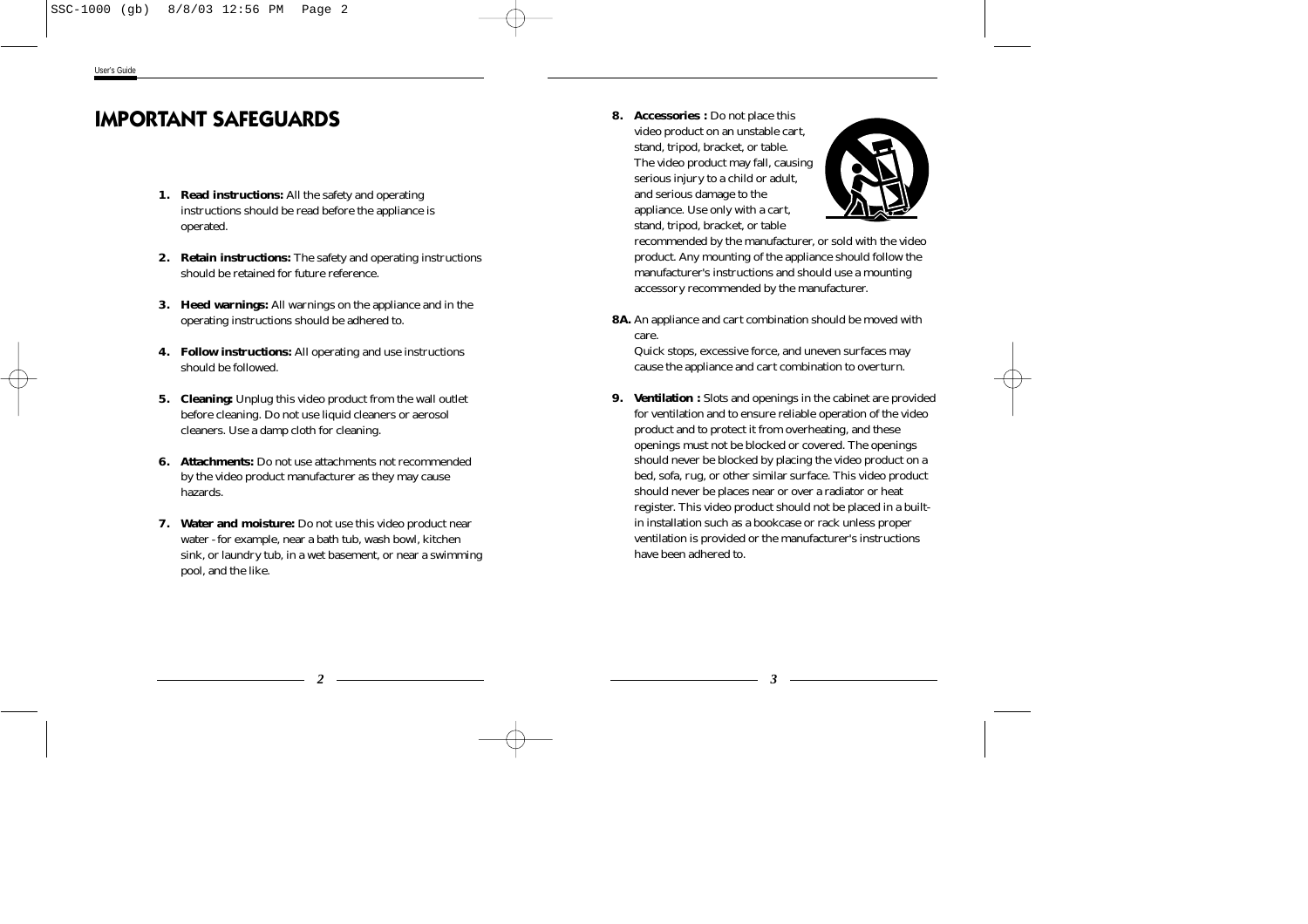- **10. Power sources :** This video product should be operated only from the type of power source indicated on the marking label. If you are not sure of the type of power supply to your home, consult your appliance dealer or local power company. For video products intended to operate from battery power, or other sources, refer to the operating instructions.
- **11. Power-Cord Protection :** Power-supply cords should be routed so that they are not likely to be walked on or pinched by items placed upon or against them, paying particular attention to cords at plugs, convenience receptacles, and the point where they exit from the appliance.
- **12. Lightning :** For added protection for this video product during a lightning storm, or when it is left unattended and unused for long periods of time, unplug it from the wall outlet and disconnect the cable system. This will prevent damage to the video product due to lightning and powerline surges.
- **13. Overloading :** Do not overload wall outlets and extension cords as this can result in a risk of fire or electric shock.
- **14. Object and liquid entry :** Never push objects of any kind into this video product through openings as they may touch dangerous voltage points or short-out parts that could result in a fire or electric shock. Never spill liquid of any kind on the video product.
- **15. Servicing :** Do not attempt to service this video product yourself as opening or removing covers may expose you to dangerous voltage or other hazards. Refer all servicing to qualified service personnel.
- **16. Damage requiring service :** Unplug this video product from the wall outlet and refer servicing to qualified service personnel under the following conditions.
	- a. When the power-supply cord or plug is damaged.
	- b. If liquid has been spilled, or objects have fallen into the video product.
	- c. If the video product has been exposed to rain or water.
	- d. If the video product does not operate normally by following the operating instructions. Adjust only those controls that are covered by the operating instruction, as an improper adjustment of other controls may result in damage and will often require extensive work by a qualified technician to restore the video product to its normal operation.
	- e. If the video product has been dropped or the cabinet has been damaged.
	- f. When the video product exhibits a distinct change in performance this indicates a need for service.
- **17. Replacement parts :** When replacement parts are required, be sure the service technician has used replacement parts specified by the manufacturer or have the same characteristics as the original part. Unauthorized substitutions may result in fire, electric shock or other hazards.
- **18. Safety Check :** Upon completion of any service or repairs to this video product, ask the service technician to perform safety checks to determine that the video product is in proper operating condition.

*4*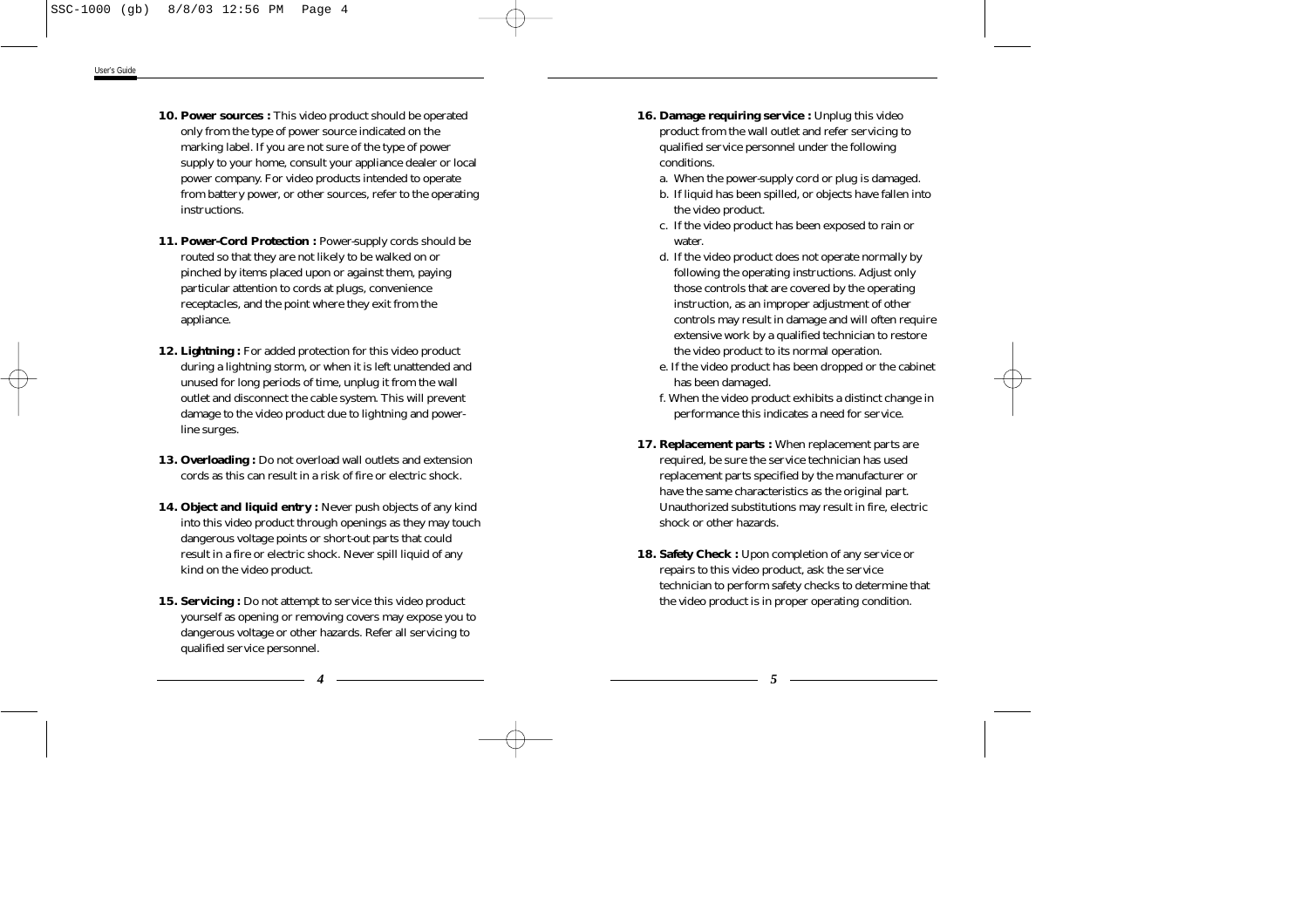## **Contents**

| 5. Confirmation Matter in TImes of Abnormality Occurrence  22 |
|---------------------------------------------------------------|
|                                                               |

## **1. Special Characteristics**

## **1) Long-distance remote control possible**

Through RS-485 communication, long-distance remote control of up to a maximum distance of 1.2km is possible.

## **2) Unified System Control possible**

Controls of Samsung Dome Camera(NTSC : SCC-641N, PAL :SCC-641P), Receiver Units(MRX-1000), and Matrix Switchers (MMS-220),Multiplex(SDM-160, SDM-160P, SDM-160M, SDM-160MP, MTX-160P, MMX-16T) are possible with 1 unit of this system.

## **3) Connection of many Samsung Dome Cameras, Multiplex and Receiver Units possible**

It is possible to connect and use up to a maximum of 128 units of Samsung Dome Cameras, a maximum of 128 units of Multiplex or a maximum of 32 receiver units.

## **4) Connection and use of multiple System Controllers are possible**

The system can be controlled from each different place and a maximum of 8 units can be simultaneously connected and used. However, if multiple units are operated simultaneously, mal-functioning caused by communication error may take place.

### **5) Convenience of manipulation**

An LCD that indicates the action state of the System Controller has been applied, and through the application of a Joy Stick, manipulation has become convenient.

*7*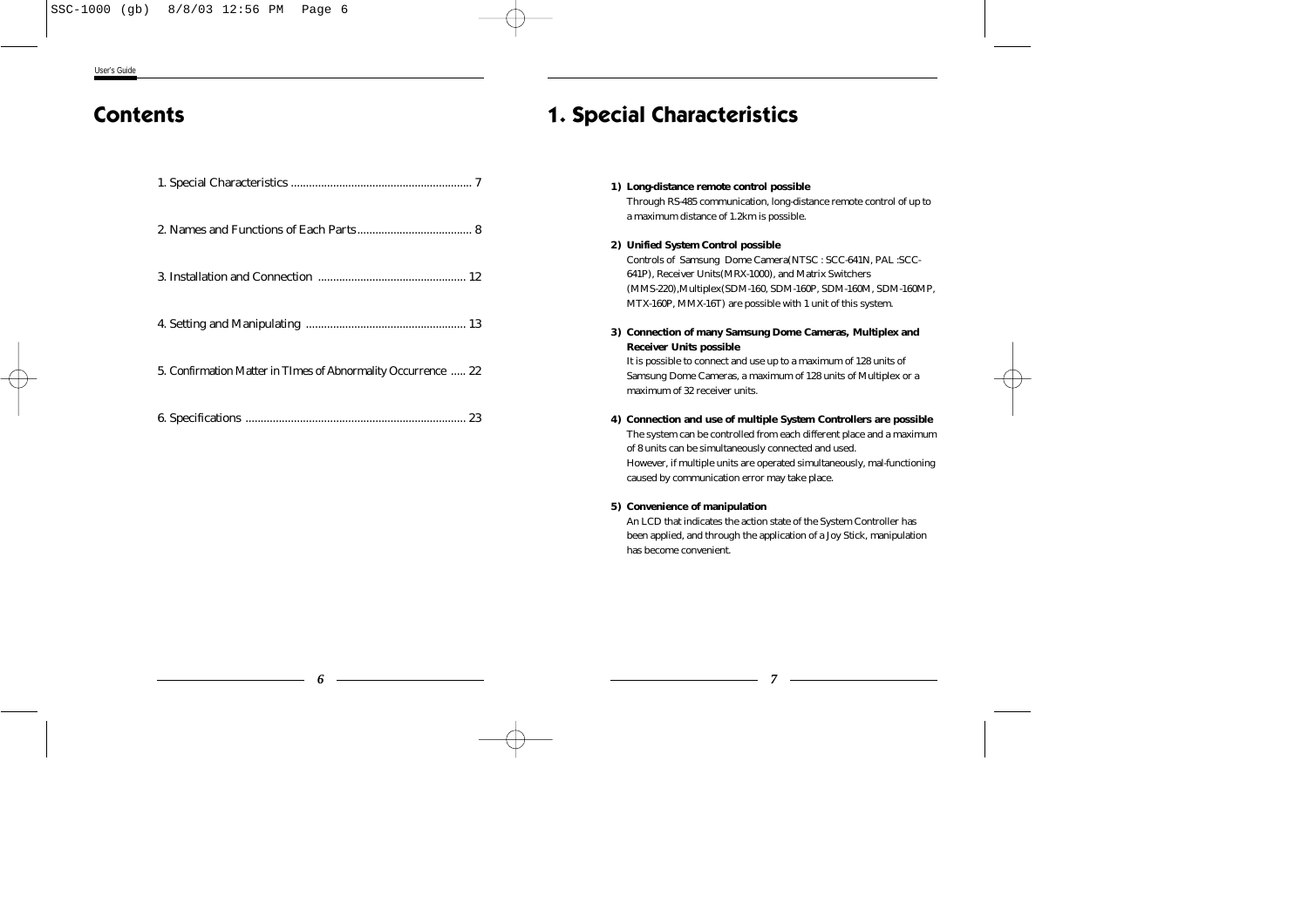## **2. Names and Functions of Each Parts**



## **1) LCD**

This indicates the action state of the System Controller.

## **2) 0~9**

The Camera is used when designating the Monitor Number, PRESET, and the PATTERN Number. 2 to 4 to 6 to 8 is used when moving an item in the Menu set-up mode or when changing the set-up value. It is used when you need to input the address number or camera select in the Multiplex control mode. Then you press the "ENTER" button after selecting one.

## **3) CAM**

This is used when selecting the address number of the Samsung Dome Camera or the receiver unit, and the input channel of the address number.

It is switched to the Camera control mode when you press the button in the Multiplex control mode.

## **4) MON**

This is used when selecting the output channel of the Matrix Switcher. It is used to select an address number in the Multiplex control mode.

## **5) Joy Stick**

This is used when the actions of the Pan/Tilt connected to the Samsung Dome Camera or the Receiver Unit is moved UP, DOWN, LEFT, or RIGHT.

It is equivalent to "MOVE (  $\longleftrightarrow$  ,  $\uparrow\,$  ,  $\,\downarrow\,$  )" button in the Multiplex control mode.

## **6) CLOSE/OPEN, NEAR/FAR, and TELE/WIDE**

This is used when controlling the actions of the IRIS, FOCUS, and ZOOM of the zoom lens connected to the Samsung Dome Camera or the Receiver Unit.

## **7) MENU**

This is used when entering or coming out of the set-up mode for various types of set-ups. When you enter the set-up mode LED gets turned on, and when you come out LED gets turned off. It is equivalent to "MENU" button in the Multiplex control mode.

## **8) PRESET**

This is used when searching for the PRESET position set up in the Samsung Dome Camera or the Receiver Unit. When the preset is in the selection mode LED gets turned on, and when you come out of the selection mode LED gets turned off.

## **9) PATTERN**

This is used when executing the PATTERN mode set up in the Samsung Dome Camera. When you select the PATTERN mode, LED gets turned on and when you come out LED gets turned off.

## **10) SCAN**

This is used when consecutively scanning the PRESET set up in the Samsung Dome Camera. When the scan mode is selected, LED gets turned on and when you come out LED gets turned off.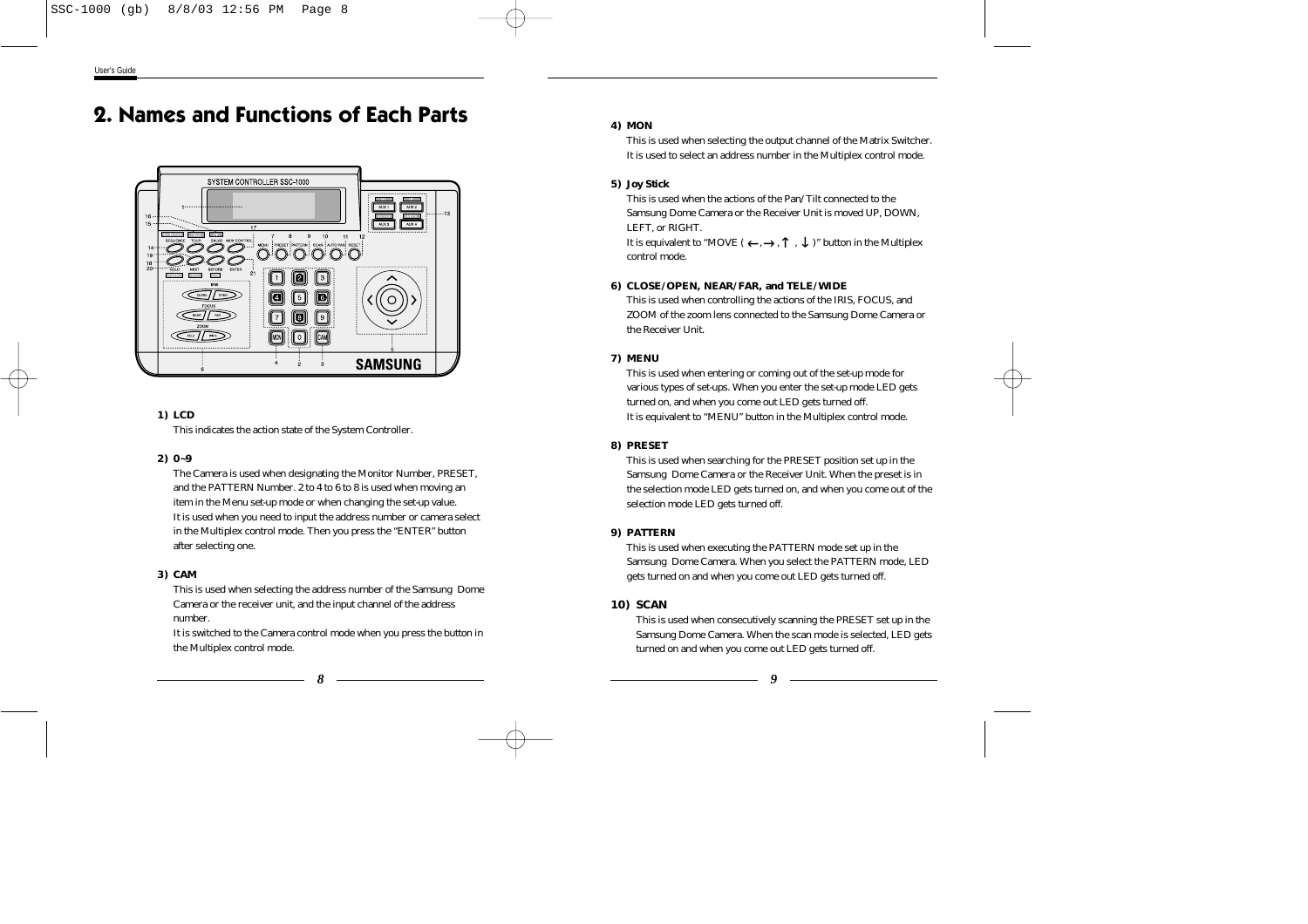## **11) AUTO PAN**

This is used when repeatedly moving the two spots of the Pan/Tilt connected to the Samsung Dome Camera or the receiver unit. When you select the AUTO PAN Mode, LED gets turned on and when you come out LED gets turned off.

### **12) RESET(RESET/ERASE)**

This is used when canceling the ALARM Mode in a condition in which an ALARM has occurred.

It is equivalent to "RESET/ERASE" button in the Multiplex control mode.

## **13) AUX1, AUX2, AUX3, AUX4(SET, LIST, REC CHECK, LIVE/P.B.)**

This controls the AUX output of the Receiver Unit It is equivalent to "SET", "LIST", "REC CHECK" and "LIVE/P.B." button in the Multiplex control mode.

### **14) SEQUENCE(MULTI SCREEN)**

This is used when executing the Sequence switching actions set up in the Matrix Switcher. Also, if you press this button in the SALVO Mode, it becomes SALVO Switching Mode.

It is equivalent to "MULTI SCREEN" button in the Multiplex control mode.

#### **15) TOUR(TRIPLEX)**

This is used when executing the TOUR Program set up in the Matrix Switcher.

It is equivalent to "TRIPLEX" button in the Multiplex control mode.

## **16) SALVO(PIP)**

This is used when executing the SALVO Program set up in the Matrix Switcher.

It is equivalent to "PIP" button in the Multiplex control mode.

#### **17) MUX CONTROL**

It is used for the Multiplex control mode.

## **18) HOLD(SEQUENCE)**

This is used when stopping the Switching mode of the SEQUENCE, TOUR, and SALVO of the Matrix Switcher.

It is equivalent to "SEQUENCE" button in the Multiplex control mode.

#### **19) NEXT(FREEZE)**

This is used when proceeding the visuals one step at a time in the Switching HOLD Mode of the Matrix Switcher. It is equivalent to "FREEZE" button in the Multiplex control mode.

## **20) BEFORE(ZOOM)**

This is used when returning the visuals one step at a time in the Switching HOLD Mode of the Matrix Switcher. It is equivalent to "ZOOM" button in the Multiplex control mode.

## **21) ENTER**

This is used when deciding the selected item or the set-up value. It is equivalent to "ENTER" button in the Multiplex control mode.



#### **22) DC9V 0.6A**

This is the DC9V power input terminal.

## **23) IN-RX-OUT**

As being for RS-485 communication, this is connected to the Samsung Dome Camera,Receiver Unit, Multiplex or the RS-485 terminal of a different Controller.

**24) MATRIX**

This is connected to the RS-485 terminal of the Matrix Switcher.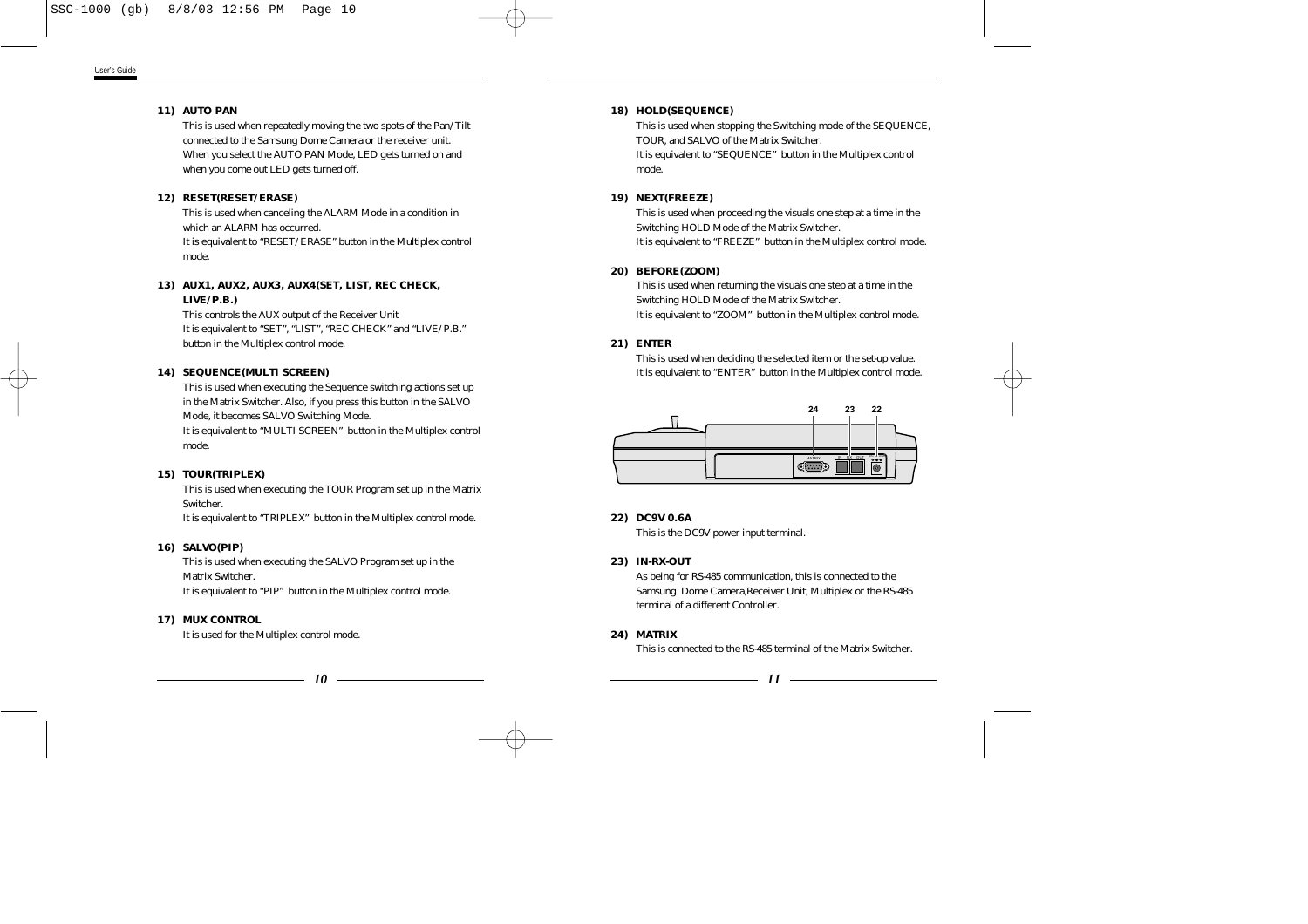## **3. Installation and Connection**



## **1) Connect the RS-485 Cable.**

Connect the Samsung Dome Camera, Multiplex or the RS-485 cable of the receiver unit to the out terminal, and connect the RS-485 cable of a different controller to the RX in terminal, the RS-485 cable of the Matrix Switcher to the matrix terminal. For the RX terminal, number 3 (yellow) is DATA "+" and number 5(red) is DATA "–". For the matrix terminal, number 2 is DATA "+" and number 3 is DATA "–".

#### **2) Put in the DC 9V power.**

## **4. Setting and Manipulating**

## **1) Setting**

 $\mathbb O$  In order to enter into the set-up mode in the initial state, press the MENU button. MON= [ 00 ] CAM= [ 000 ] MANUAL SELECT MANUAL

 If you press the MENU button, words that ask for the password get indicated in LCD, and if you put in the password, the main menu gets indicated. When it is in password disable, it immediately enters the main menu.



 Select the item you want to set up from the main menu. Moves of items are done by the "  $\uparrow$  " and "  $\downarrow$  " buttons, and for desire. If you press on the MENU button of the set-up mode.

<sup>→</sup> CONTROLLER SET CAMERA SET MATRIX SET

# selection, if you press the ENTER button, you enter the set-up menu of the item you in the main menu state, you can come out

## **4 CONTROLLER SET**

If you select the controller set in the main menu, you can make set-ups related to the controller. Moves of items are done by the " ↑ " and " ↓ " buttons, and for selection, you can press the ENTER button. When you come out of the controller menu, press the MENU button.

#### <sup>→</sup> PASSWORD SET BAUD RATE 38400 ADDRESS NO [ 0]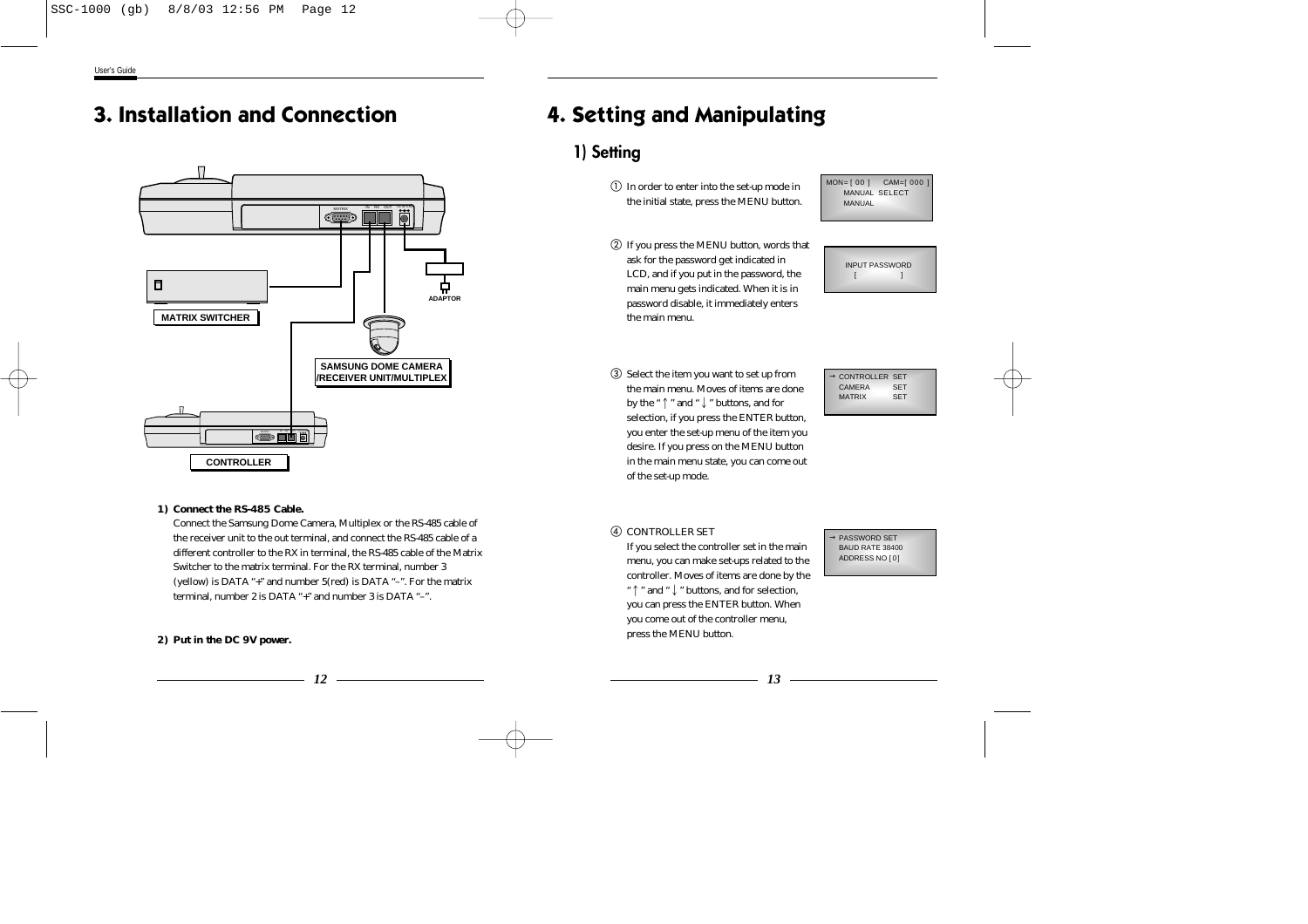## -1 PASSWORD set-up

- For password input, move  $CIIRSOR(\rightarrow)$ to PASSWORD SET, press ENTER, and put in the 4-digit number.
- For the selection regarding whether to use a password or not, move  $CURSOR(\rightarrow)$  to disable (or enable). and press ENTER. Each time you press a button, enable and disable change. When you come out of the set-up mode press the MENU button.

## -2 BAUD RATE set-up

Move  $CURSOR(\rightarrow)$  to the Baud rate you want, and press the ENTER button.

-3 When you set up the controller address, move CURSOR $(\rightarrow)$  to ADDRESS NO., press and ENTER button, put in the number, and press the ENTER button. ∗ "0": STAND ALONE, "1": MASTER,

"2"~"8": SLAVE

- ∗ If only one unit is used, set to "0".
- ∗ If multiple units are connected together, set one of them to "1", and others to "2"  $\sim$  "8". If one of those is set to "0", communication error occurs.
- ∗ If Samsung Web Transmitter or DRS (Digital Recording System) is connected, set to "0".

However, if multiple units are operated simultaneously, mal-functioning caused by communication error may take place.



 $\rightarrow$  38400 bps<br>19200 bps 19200 9600 bps 4800 bps

PASSWORD SET BAUD RATE 38400  $\rightarrow$  ADDRESS NO [0]

### CAMERA SET

If you want to make a set-up related to the Samsung Dome Camera, move  $CIIRSOR(\rightarrow)$  to CAMERA SET in the main menu, and press the ENTER button. After this, you can set up while watching the OSD menu screen in a monitor in which camera visuals can be displayed.

#### MON=[00] <mark>CAM=[000]</mark><br>→CAMERA MENU  $\rightarrow$ CAMERA PRESET S ET DATA BACK UP

## MATRIX SET

If you want to make a set-up related to the matrix switcher, move  $\text{CURSOR}(\rightarrow)$  to MATRIX SET in the main menu, and press the ENTER button. After this, you can set up while watching the OSD menu screen in a monitor in which camera visuals can be displayed.

#### ∗ MATRIX SET <sup>∗</sup>

MENU KEY: < EXIT >

#### PRESET SET

In order to set up the preset of the receiver unit (or Samsung Dome Camera), move  $\text{CURSOR}(\rightarrow)$  to PRESET SET in the CAMERA SET MENU, and press the ENTER button. First, move  $CURSOR(\rightarrow)$  to preset no., press the ENTER button, put in the number, and press the ENTER button. Next, move  $\text{CURSOR}(\rightarrow)$  to position set, control pan/tilt and the lens, and press the ENTER button. If you want to cancel the concerned preset no., move  $CURSOR(\rightarrow)$ to delete, and press the ENTER button. If you want to go back to the main menu, press the MENU button.

MON=[00] CAM=[000] <sup>→</sup>PRESET NO [ 000 ] POSITION SET DELETE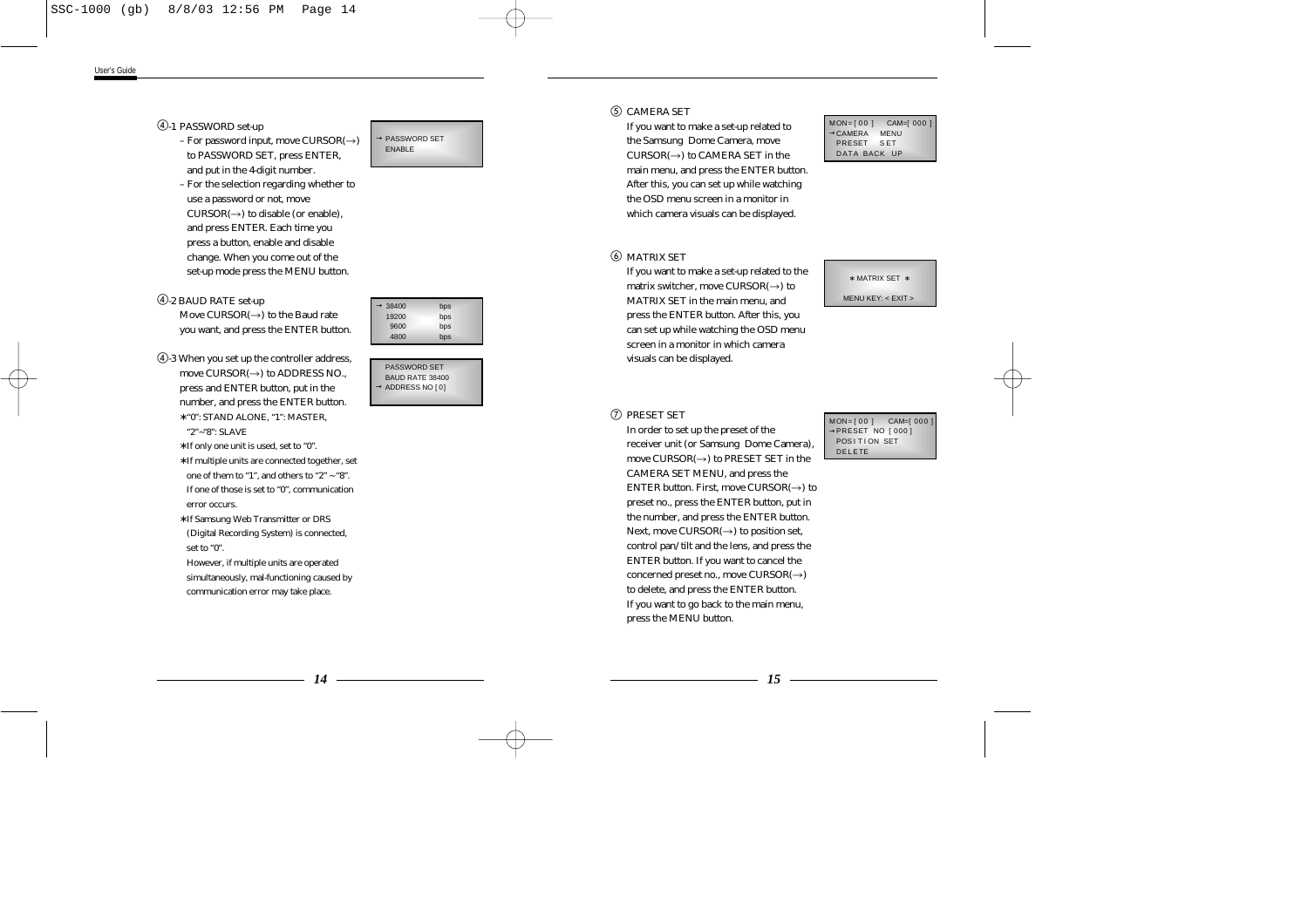### DATA BACK-UP

In case changing the camera by downloading the set-up data of the Samsung Dome Camera, this is a function for applying the set-up value set up in the changed camera just the way it is. In order to perform this mode, move  $CURSOR(\rightarrow)$  to the DATA BACK-UP in the CAMERA SET MENU, and press the ENTER button. If you want to go back to the main menu, press the MENU button.

∗ If multiple units are connected, data backup can be made only with the controller of which address number is set to "1"(MASTER).

- -1 In order to initialize the camera connected to the controller, move  $CURSOR(\rightarrow)$  to CAM RESET. and press the ENTER button.
- -2 When downloading the set-up data of the camera, move CURSOR $(\rightarrow)$ to DOWNLOAD, and press the ENTER button.
- -3 When you wan to set the set-up data downloaded to the camera, move  $\text{CURSOR}(\rightarrow)$  to UPLOAD. and press the ENTER button.
- $\circledcirc$ MULTIPLEX CONTROL When you press "MUX CONTROL" button, you can control Multiplex.



MON=[00] CAM=[000]  $\rightarrow$ CAM RESET DOWN LOAD UP LOAD



 $MON = [ 00 ]$  CAM= $[ 000 ]$ UP LOADING ••• ADDR :

 $MON = [ 0011$  CAM=[000 ] MULTIPLEX CONTROL

∗ If communication error occurs, 'ERR' message appears on the second right line of the LCD for a moment, and then disappears.

## **2) Manipulating the camera**

- For manipulating the camera, since only the concerned cam no. indicated in LCD is possible, first select the camera you want to manipulate. For camera selection, when you press CAM+NO+ENTER the camera no. gets indicated in LCD.
- In the third line of LCD, the camera's action state gets indicated. Initially, it appears as "MANUAL". And, in this state, by using the JOY STICK and LENS CONTROL buttons, you can manipulate the light turning mark and the lens. According to the manipulation angle of the Joy Stick, the rotation speed of the light turning mark gets varied.

#### AUTO PAN action

When repeatedly moving the space in between two spots set-up in the camera menu, press the AUTO PAN button. At this time, the LED of the AUTO PAN button gets turned on, and in the third line of LCD, it gets indicated as "AUTO PAN". If you want to cancel the auto pan mode, press the AUTO PAN button again.

#### (4) SCAN action

This is a function for moving the preset positions in many places designated to the camera's scan mode set-up mark to the converted time mark and watching. If you press the SCAN button in the manual mode, scan action gets performed, and, at the same time, the LED of the SCAN button get turned on, and "SCAN" gets indicated in the LCD. If you want to cancel the scan mode, press the SCAN button once again.

#### PATTERN action

This is a function for watching 30 seconds of the camera's moves set up by the user according to the camera's pattern mode set-up. Press the PATTERN button in the manual state, put in the pattern no. you want, and when you press the ENTER button pattern action gets performed. At this time, the LED of the PATTERN button gets turned on, and "Pattern [ ]" gets indicated in the LCD. If you want to cancel the pattern action, press the PATTERN button once again.

#### PRESET action

This is a function for selecting and watching the preset position set up in the camera. If you want to select the PRESET Position you want, press the PRESET button, put in the appropriate number in the position you want, and press the ENTER button. At this time, the LED of the PRESET button gets turned on, "Pattern [ ]" gets indicated in the LCD. Once the operation is finished, current move is changed to MANUAL MODE.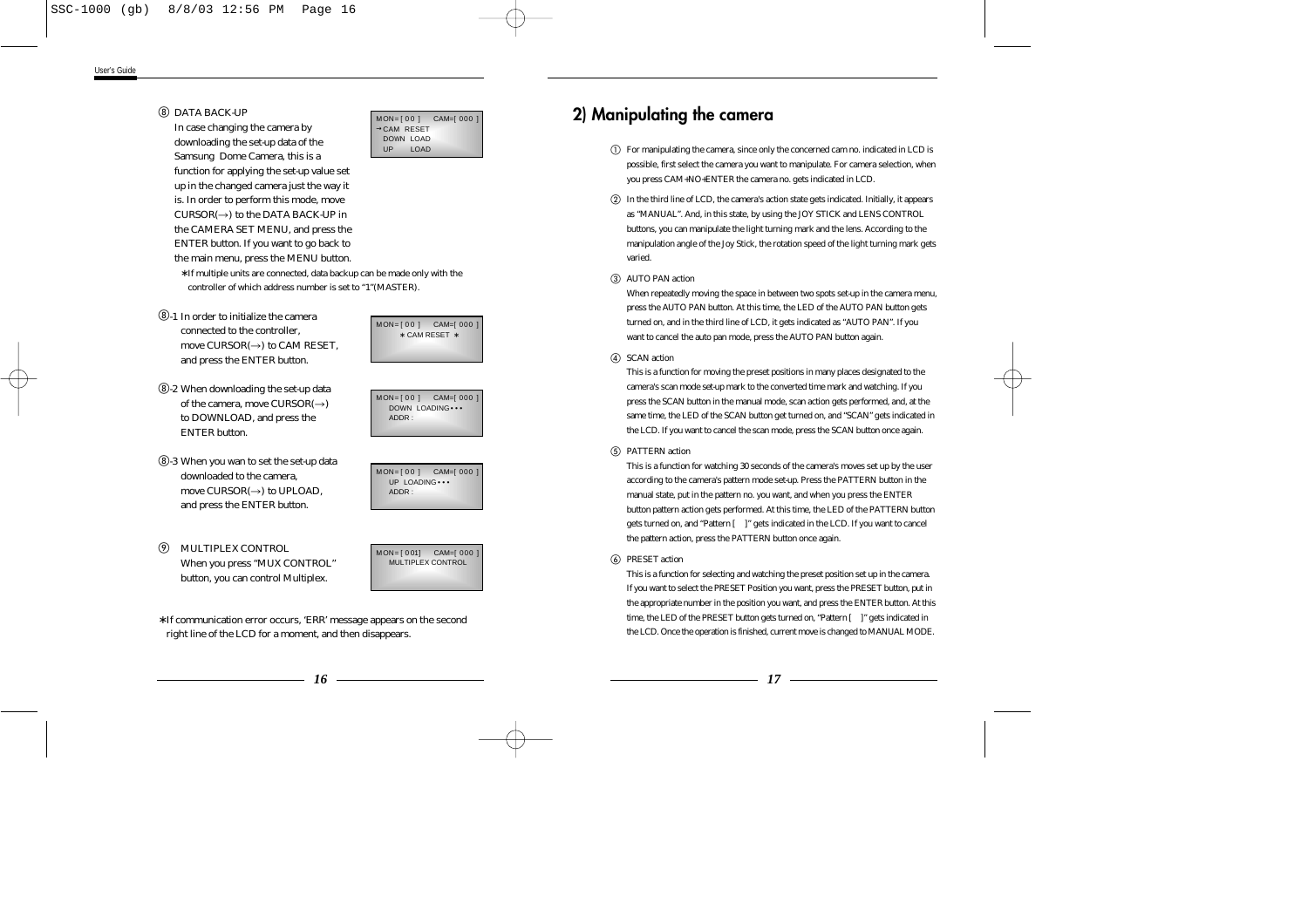## **3) Manipulating the RECEIVER UNIT**

- For receiver unit manipulation, as only those applying to the cam no. indicated in the LCD are possible, first select the camera you wan to manipulate. For camera selection, when you press CAM + NO. + ENTER, the concerned camera number gets indicated in the LCD. (The camera number is the address number of the receiver unit)
- In the third line of the LCD, the camera's action state gets indicated. Initially, it appears as "MANUAL". And, in this state, by using the Joy Stick and Lens control buttons, you can manipulate the light turning mark and the lens.

## PRESET action

This is a function for selecting and watching the preset POSITION set up in the receiver unit. If you want to select the preset position you want, press the PRESET button, put in the appropriate number in the position you want, and press the ENTER button. At this time, the LED of the PRESET button gets turned on, "Pattern [ ]" gets indicated in the LCD. If you want to cancel the preset, press the PRESET button once again.

## AUX power control

This is a function for manipulating the aux power of the receiver unit. If you want to put out the power of AUX1~AUX4, press the appropriate AUX button. At this time, in the fourth line of the LCD, the appropriate aux gets indicated. If you want to cancel the aux power output, press the appropriate AUX button.

## **4) Manipulating the MATRIX SWITCHER**

## - **MANUAL SELECT action**

This is a function for putting out camera visuals of your discretion in the monitor of your discretion.

Monitor selection is MON+NO.+ENTER, and camera selection is CAM+NO.+ENTER. At this time, install so that the matrix switcher input channel number and the address no of either the camera or the receiver unit are the same.

The selected monitor number and the camera number get indicated in the first line of the LCD.

And, the matrix switcher's action mode gets indicated in the second line.

## **SEQUENCE SWITCHING action**

This is a function for automatically converting the cameras corresponded to each monitor of the matrix switcher. When you press the SEQUENCE button in the manual select mode, cameras corresponded with monitors indicated in the LCD get consecutively converted.

At this time, sequence run is indicated in the LCD. If you press the HOLD button in the sequence run mode, automatic conversion actions are stopped, and sequence hold gets indicated in the LCD. If you press the NEXT or BEFORE button in this state, it gets converted to the next visuals or the previous visuals of the visuals being put out presently.

If you want to automatically convert again, press the SEQUENCE button. If you want to convert the SEQUENCE RUN Mode to the manual select mode, press CAM+NO.+ENTER.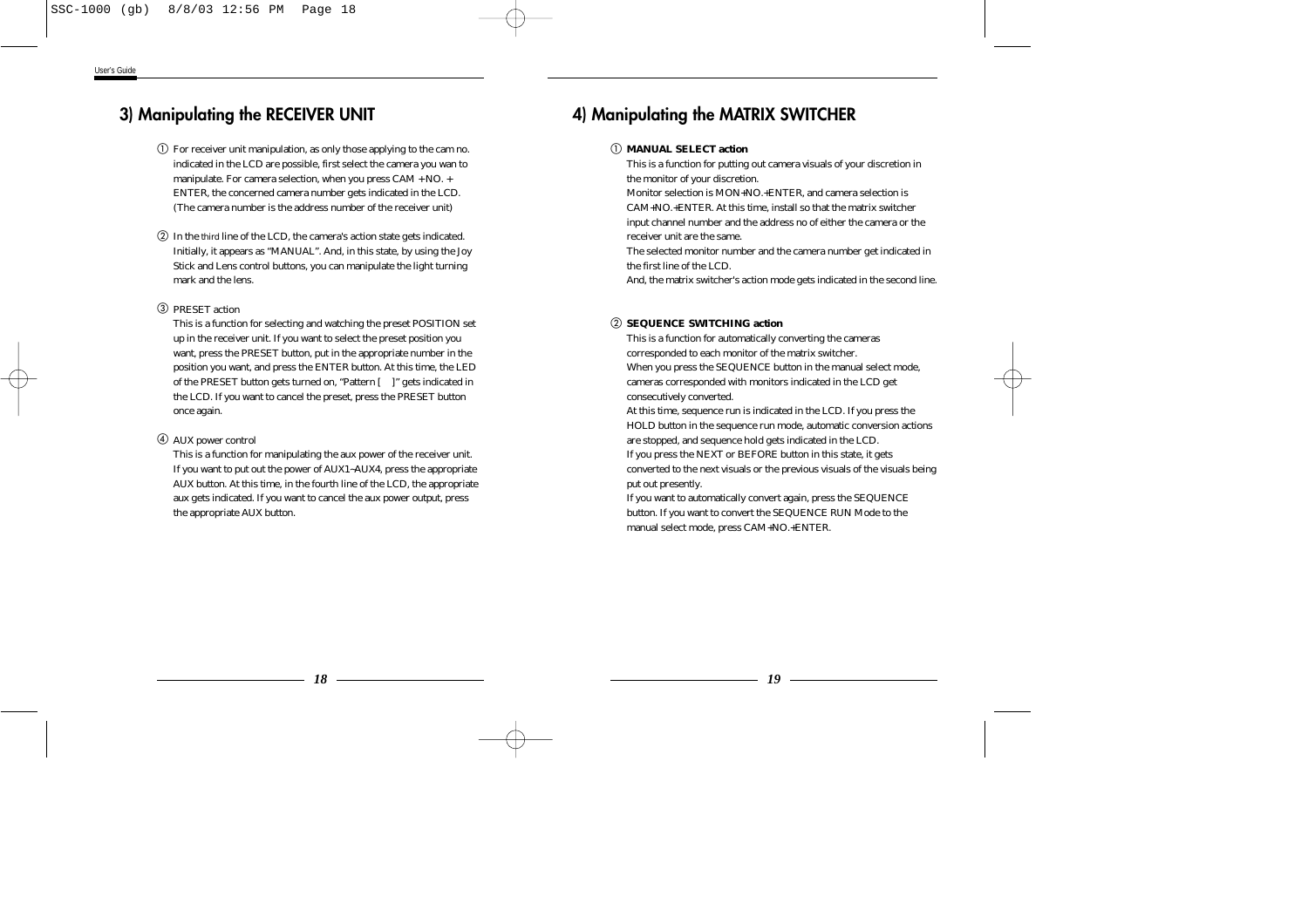## **TOUR action**

This is a function for putting out the Tour Switching program set up in the matrix switcher on the monitor of your discretion. First, select the monitor you intend to put out, and when you press

TOUR+NO.+ENTER, the visuals corresponded to the pertinent Tour program get automatically converted, "TOUR [NO] RUN" get indicated in the LCD.

If you press Hold in the tour run state, the automatic conversion actions get stopped, and "TOUR [NO] HOLD" gets indicated in the LCD. If you press the NEXT or BEFORE button in this state, it gets converted to the next visuals or the previous visuals of the visuals being put out presently.

If you want to automatically convert again, press the SEQUENCE button. If you want to convert the tour mode to the manual select mode, press CAM+NO.+ENTER.

## **SALVO action**

This is a function for showing camera visuals corresponded to monitor groups in the Salvo program of the matrix switcher to corresponding monitors simultaneously.

If you want to select the monitor group salvo that you desire, press SALVO+NO.+ENTER.

At this time "SALVO [NO]" gets indicated in the LCD.

In this state, if you press Next or Before, it gets converted to the next Salvo No. or the previous Salvo No. All Salvo No modes get consecutively converted and "SALVO [NO] RUN" gets indicated in the LCD. In this state, if you press Hold, it gets fixed to the previous Salvo No mode.

For conversion to the manual select mode, press CAM+NO.+ENTER.

## **5) Manipulating the MULTIPLEX**

 $\mathbb O$  Into the multiplex control mode

You get into the multiplex control mode by pressing "MUX CONTROL" button.

How to control "MONITOR OUT"

You can control "MONITOR OUT" by pressing "MON" button in the Multiplex control mode and selecting a RS-485 Address value (an odd among 1~253) of the multiplex and pressing "Enter" button. One to one with front panel of the multiplex.

(Refer to the 2.Names and Functions of Each Parts)

## How to control "SPOT OUT"

You can control "SPOT OUT" by pressing "MON" button in the Multiplex control mode and selecting a RS-485 Address value+1 (even among 2~254) and pressing "Enter" button.

- "1~16" + "ENTER" : Fixed output of the channel selected.
- When you press "HOLD(SEQUENCE)" button, switching screen output. (Switching output according to "SPOT OUT" setup in the Multiplex menu)
- How to escape from the Multiplex control mode.
	- When you press "MUX CONTROL" button, you escape from the multiplex control mode.
	- When you press "CAM", you escape from the Multiplex control mode and you can select an address number of the camera.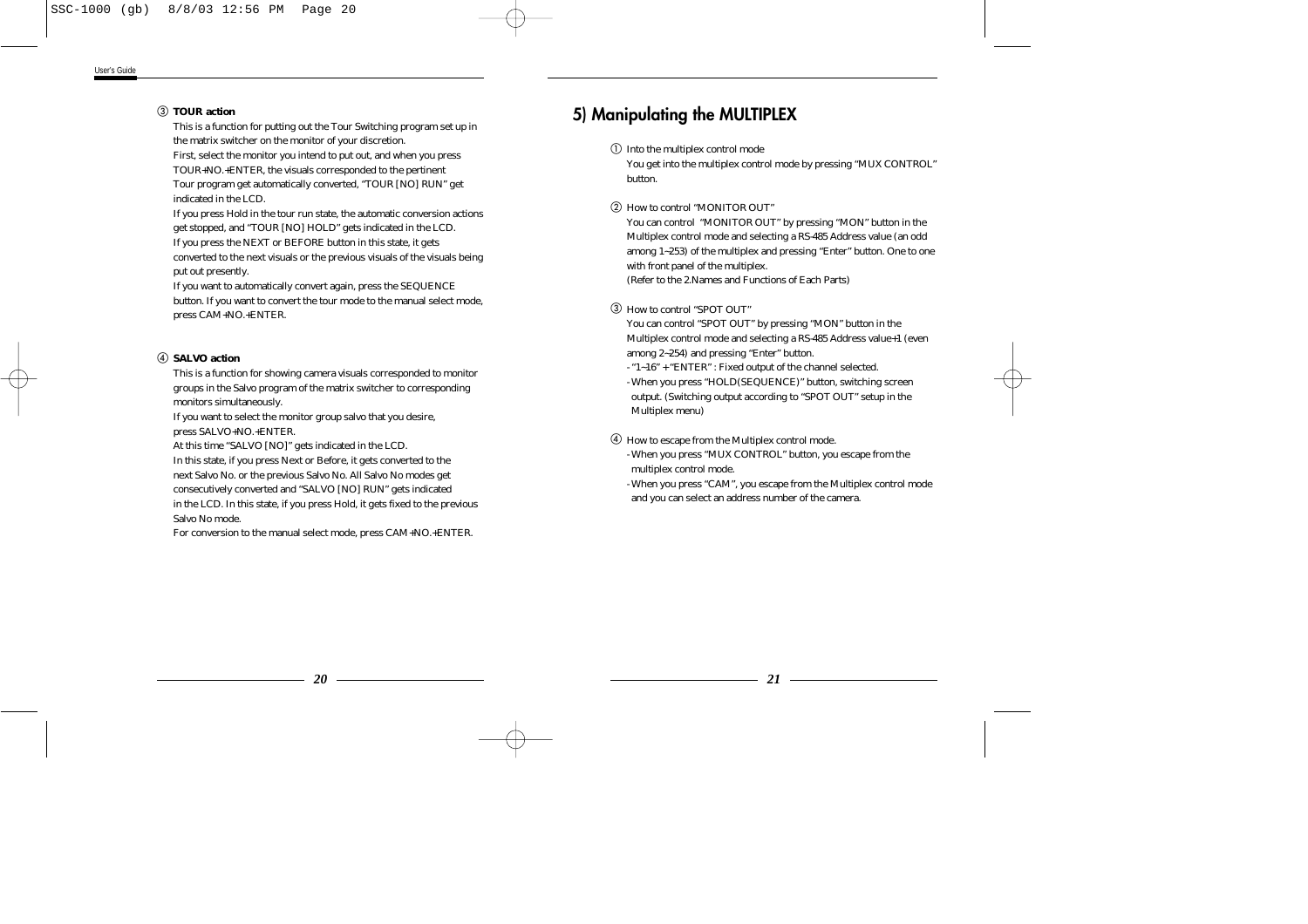## **5. Confirmation Matter in Times of Abnormality Occurrence**

| <b>Symptom</b>                                                                                                 | <b>Confirmation and Management Matters</b>                                                                                                                                                      |  |
|----------------------------------------------------------------------------------------------------------------|-------------------------------------------------------------------------------------------------------------------------------------------------------------------------------------------------|--|
| Control of the camera<br>part is not possible.                                                                 | 1. Check the polarity of the RS-485 indication<br>line                                                                                                                                          |  |
|                                                                                                                | 2. Check if the address of the camera part has<br>been set up well.                                                                                                                             |  |
| The input channel number<br>of the Matrix Switcher<br>and the number of the<br>camera part appear differently. | Set up the address number of the camera<br>part and the input channel number of the<br>Matrix Switcher to be the same.                                                                          |  |
| Because I cannot remember<br>the Password of this<br>machine. I cannot enter<br>the set-up MENU.               | In the state in which the RESET button has<br>been pressed, if you put in again the power,<br>the machine gets into the state freshly out of<br>the plant, and you can go into the set-up menu. |  |

❈ The contents and the circuits in this explanation can be changed due to such reasons as the functional improvement of the production.

## **6. Specifications**

| <b>ITEM</b>            |                               | <b>SPECIFICATION</b>                              |
|------------------------|-------------------------------|---------------------------------------------------|
|                        |                               |                                                   |
| Communication          | <b>Interface Type</b>         | <b>RS-485</b>                                     |
| Port                   | <b>Connector Type</b>         | Modular Type x2, D-SUB x1                         |
|                        | <b>Baud Rate</b>              | $4,800 \cdot 9,600 \cdot 19,200 \cdot 38,400$ bps |
| <b>Display</b>         | <b>LCD</b>                    | $20 \times 4$ line                                |
|                        | <b>LED</b>                    | MENU, PRESET, PATTERN, SCAN,                      |
|                        |                               | <b>AUTO PAN, RESET</b>                            |
| Switching              | <b>Video Switching</b>        | SEQUENCE, TOUR, SALVO                             |
| &                      | Pan/Tilt & Lens               | Pan left/right                                    |
| Control                | Control                       | Tilt up/down                                      |
|                        |                               | Iris open/close                                   |
|                        |                               | Focus far/near                                    |
|                        |                               | Zoom tele/wide                                    |
|                        |                               | Preset, Auto pan, Scan, Pattern                   |
|                        | External<br>machinery Control | <b>AUX1, AUX2, AUX3, AUX4</b>                     |
| <b>Power Source</b>    |                               | DC 9V 600mA                                       |
| <b>Dimension</b>       |                               | $315(W) \times 205(D) \times 65(H)$ mm            |
| Weight                 |                               | 1.1kg (Excluding packaged goods)                  |
| RS-485 Connector       |                               | No 3 (Yellow) : DATA "+".                         |
|                        |                               | No 5(Red) : DATA "-"                              |
| <b>D-SUB Connector</b> |                               | No 2 : DATA "+", No 3 : DATA "-"                  |